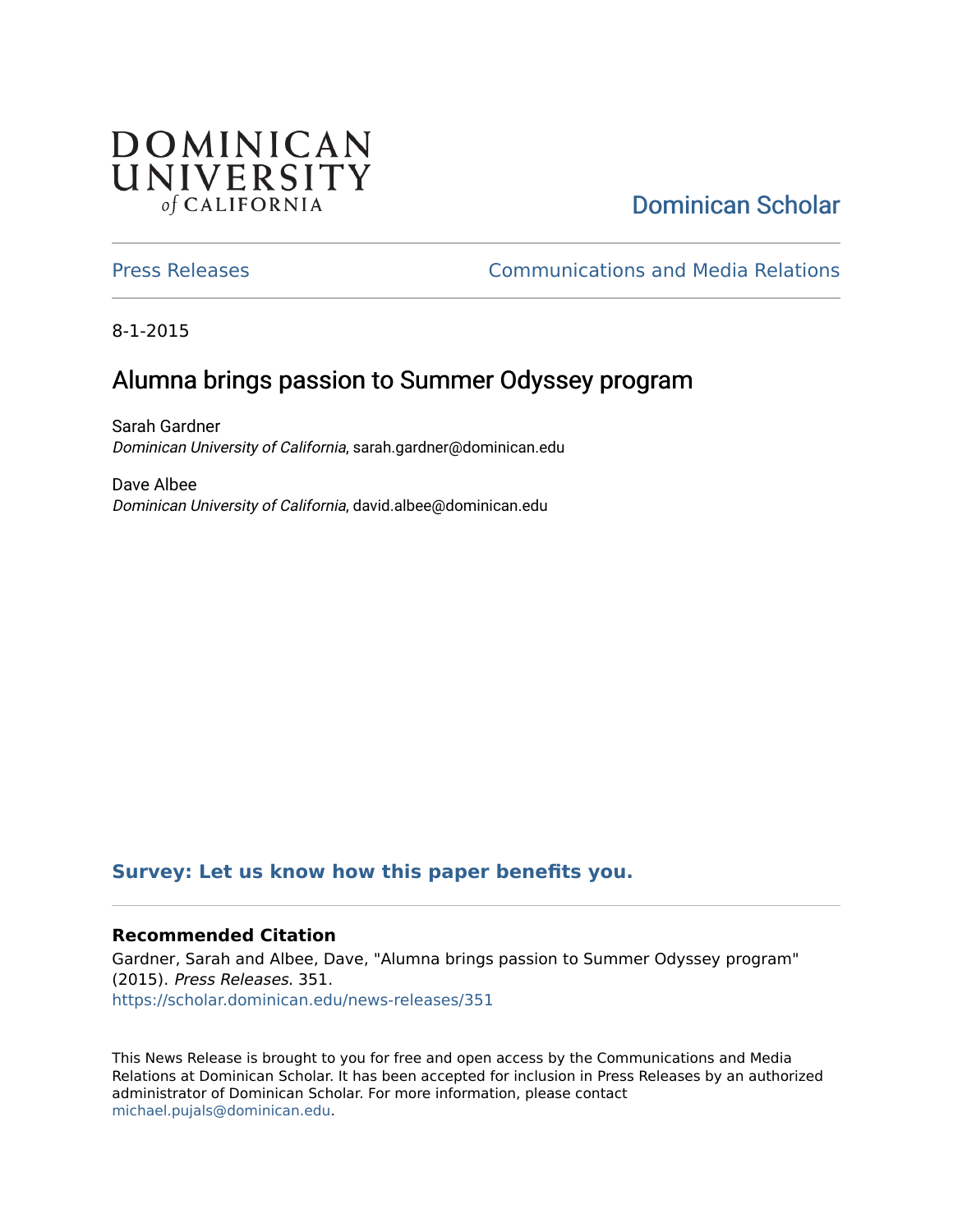### **Alumna brings passion to Summer Odyssey program**

It was 1979 when Libby Hass Silvestri '92 first stepped onto the Dominican campus as a student. She was a 14-year-old student with a birthday present – private voice lessons in Angelico Hall with an elderly opera singer who toured Europe in her day.

"I got this dream when I was kindergarten-age of being one of the lead singers in The Beatles. We had a Persian rug in our living room about as big as what I imagined a stage would be. My mom would put on the vinyl of *Abbey Road*, and I'd pretend to play the tambourine and sing right next to Paul," Libby recalls, smiling.

Now, more than 35 years later, Libby is back at Dominican -- this time doing the teaching. She was an instructor in Summer Odyssey, an innovative two-week program designed specifically for academically gifted and creatively talented students in grades 2-9 from Marin County's public and independent schools.

Summer Odyssey, which concluded on July 31, offered for the first time morning and/or afternoon classes. Libby, along with colleague Beth Kraft, taught a class entitled "Thinking Like Leonardo" from 9 a.m. to noon and another class "Mona Lisa Smile" from 1-4 p.m.

It was Libby's charge, as an alumna who came through Dominican's School of Education and Counseling Psychology to earn both her single-subject in English and a multiple subject credential, to teach Da Vincian strategies for thinking creatively and techniques for sharpening the senses and harmonizing mind and body, in her words, "to tap into their unique intelligences and open their minds and hearts to the endless possibilities that will serve them well in this changing world."

The dreams of Libby's students was inspired by science, architecture, coding, and art and not by John, Paul, George and Ringo.

"The beauty of the Summer Odyssey program is you have teachers developing their own curriculums and it is being driven by their passions," says Libby, who last month began her eighth year as a Summer Odyssey instructor.

"You want children to be on fire about learning and find great pleasure in stretching their minds and bodies in many different ways. Imagine the ongoing creation of a life that is a work of art. Teaching is symbiotic; if my students have grown and learned, odds are that I have as well, and that is quite satisfying at the end of a day. Some of the most interesting and joyful people I knew growing up were my high school and college professors. They inspired me to go into teaching."

Libby was drawn to Dominican by its small class sizes and close proximity to her home. Her mother-inlaw, Valerie Scatena, graduated from Dominican in 1963, and Libby has many ties to the University including one of her early mentors, Mary Jane Burke '74, now Superintendent of Schools for Marin County. Libby has been a public school teacher in Marin for 22 years. She currently teaches third grade at Lu Sutton Elementary School in Novato.

Recognizing Libby's strengths in art and science, a friend suggested that Libby join Summer Odyssey. The program, which has about 120 students enrolled this summer, gives Libby the freedom to use her personal interests and research to adapt courses for children. For example, some of her other Summer Odyssey classes over the years have been "The Rainbow of Exploration" based on the science of color, a "Tune-Up" class where students explored music from a variety of angles - singing, song writing, building simple instruments, dancing, analyzing songs as a reflection of culture and history.

"My role here at Summer Odyssey is to set up an opportunity for these young people to explore, create, self-reflect, and discover," Libby explains. "In the teaching profession, you find yourself to be a life coach for children as well as covering the academics. It's so important as parents and teachers that we are hyper aware of the messages we send and the lessons we model. These kids are sponges and miss nothing."